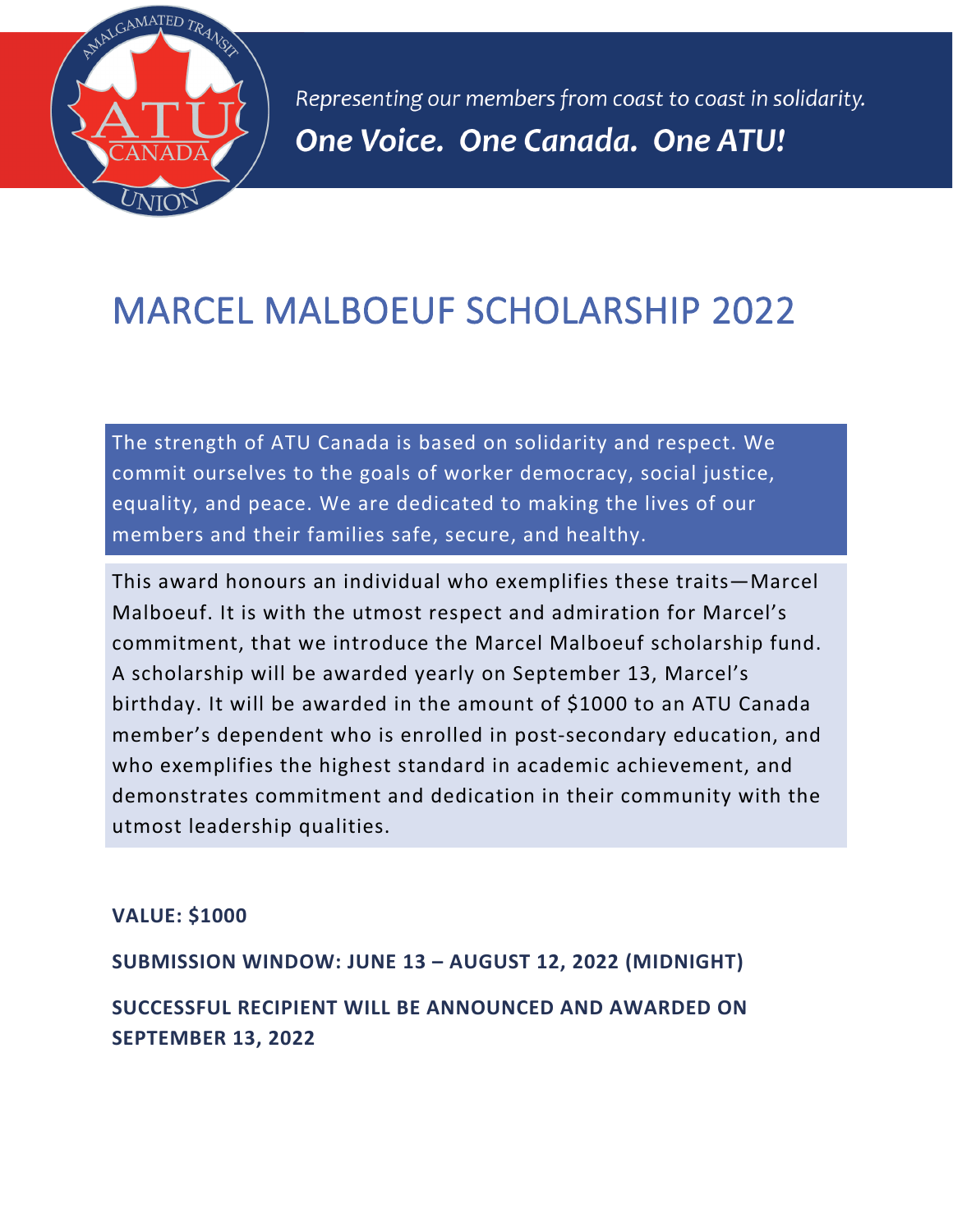

Representing our members from coast to coast in solidarity. One Voice. One Canada. One ATU!

## CRITERIA:

The Marcel Malboeuf Scholarship is available to the dependents of ATU Canada members. The member must be in good standing.

One award in the amount of \$1000, will be awarded in 2022 to the eligible applicant with the highest-grade average upon graduation (based on each applicant's final secondary school transcripts) and successful demonstration of commitment, dedication, and leadership qualities.

This award recognizes a student entering their first year of post-secondary study at a Canadian higher education institution/University. The eligible criteria for the application are:

1) Recipient must be a resident of Canada

2) Recipient must graduate from secondary school in 2022 (or within the past two calendar years, if the student has not pursued higher education elsewhere and is entering their first post-secondary degree)

- 3) Recipient must be enrolled in a post-secondary education program in Canada
- 4) Recipient must be in good academic standing

5) Recipient must demonstrate dedication, commitment, and leadership qualities.

Applicants must submit a detailed statement of up to 600 words that addresses how they possess the necessary qualities. Applicants will need to fill out the attached application form and submit a completed official school transcript.

Please submit the application package to [office@atucanada.ca](mailto:office@atucanada.ca) with the subject line "Malboeuf Scholarship Application." Alternatively, the application can be mailed to the ATU Canada office, located at 61 International Blvd., Suite 210, Toronto, ON, M9W 6K4. The complete application must be received by August 12, 2022, at midnight to be eligible for consideration.